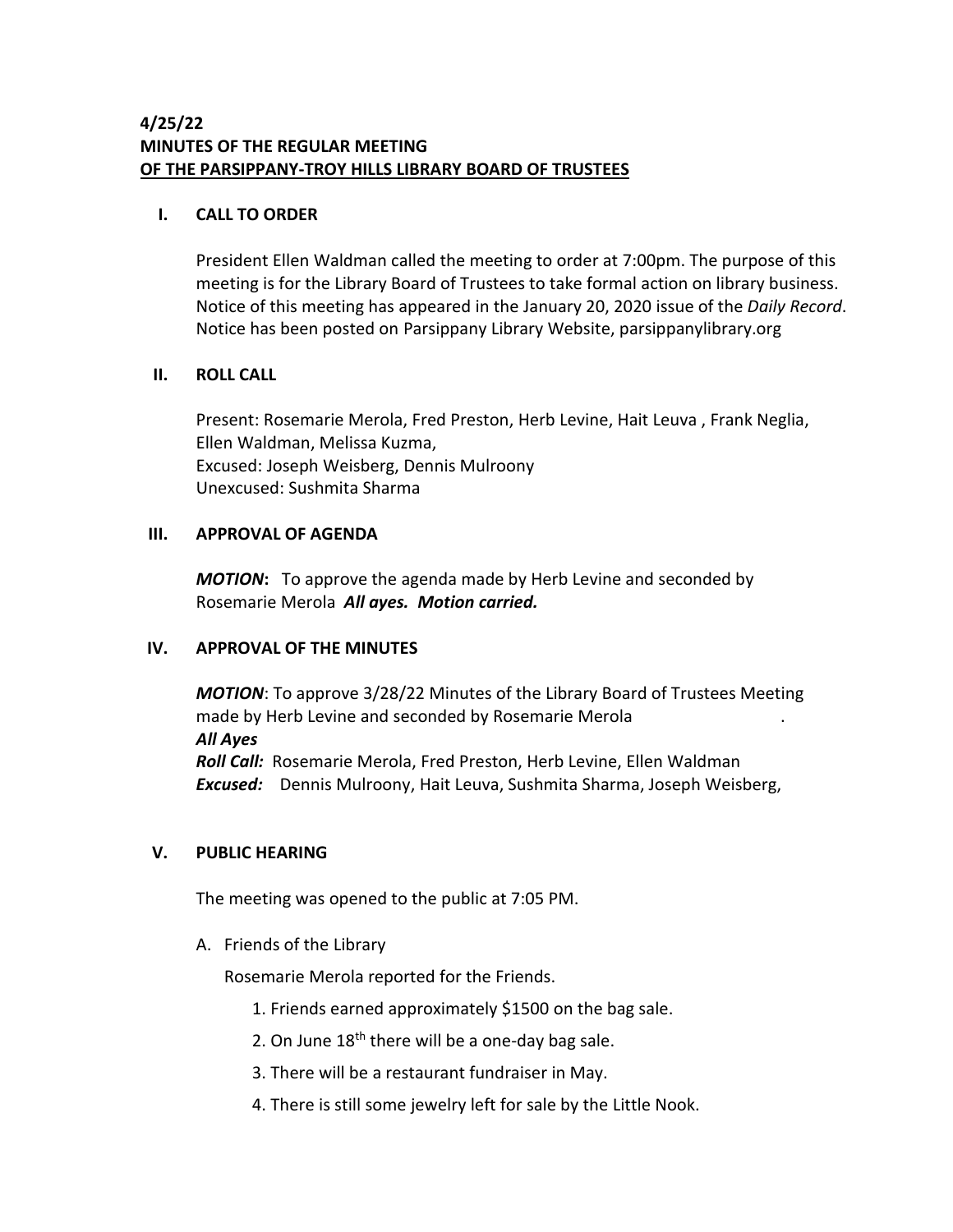# **VI. REPORTS**

## A. Finance

\*Hait reported that the audit will be completed this month. The Board should have a report soon and will approve it next month.

B. Buildings and Grounds

\*Fred commented that the Lake Hiawatha project is still ongoing. Melissa met with the State Librarian. Accommodations will be made for grantees. The Library project is still on hold due to needing additional funding. Frank mentioned that the Mayor is on board and supportive of raising funds. Unfortunately, the town budget is still being worked on.

\*Melissa reported that the ramp lighting is installed but a new transformer had to be purchased and will be installed once it arrives.

C. Personnel

\*Staff training "Cybersecurity" will be done this month through the NIP group. This Friday morning the Library will be closed for a half day customer service training titled "I Love this Place" led by Joanne Roukens. MAIN is also having two training sessions in "Diversity and Inclusion".

\* A librarian in the Information Services department will be retiring. A job will be created for the position which will focus on Outreach to local businesses and community groups. This position will be posted soon.

D. Policy

There are no policies this month

# **VII. UNFINISHED BUSINESS**

\*Fred asked when "Lunch and Learn" series will take place. Also, Summer Reading book give away was discussed.

# **VIII. OLD BUSINESS**